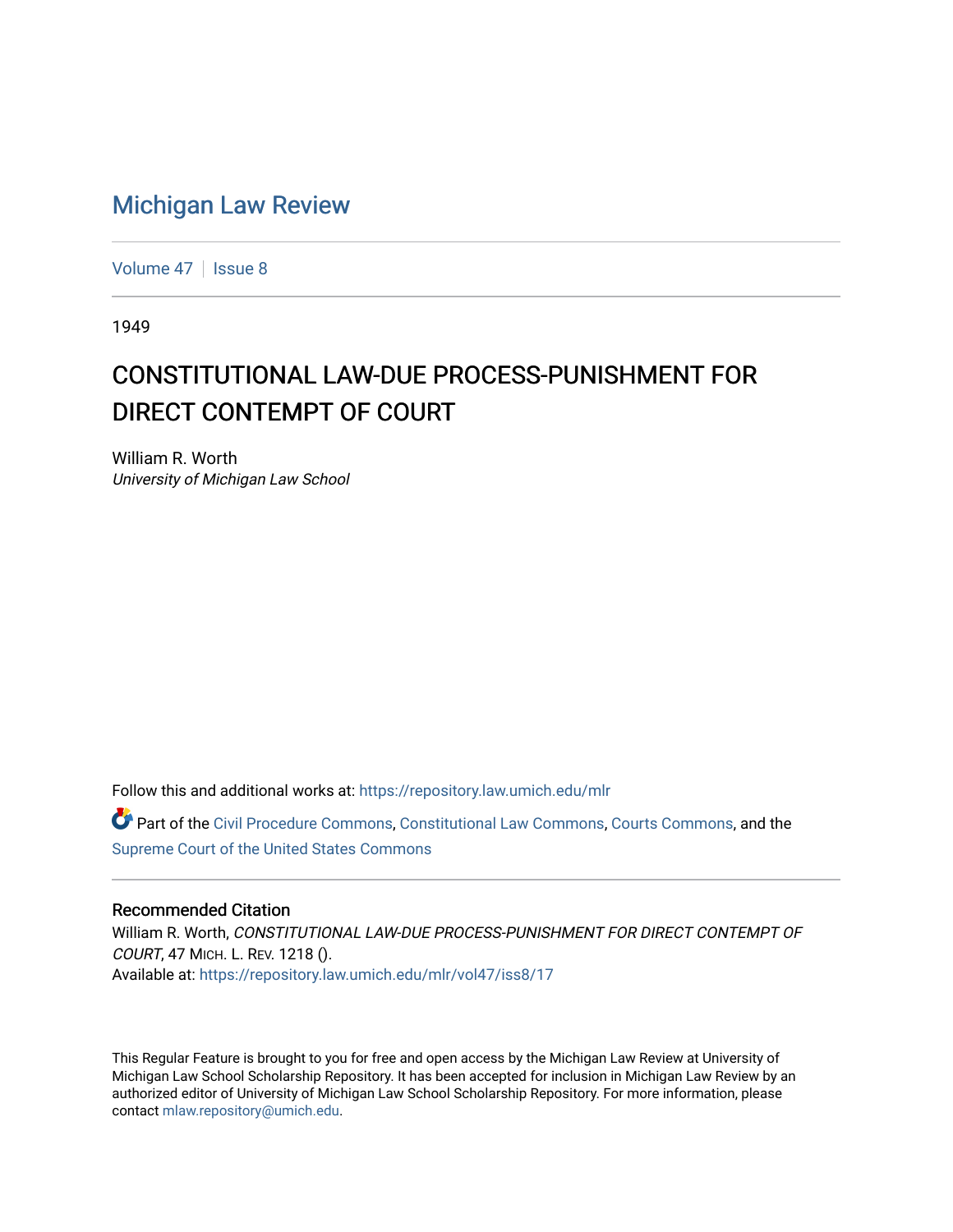CoNSTITUTIONAL LAw-DuB PROCEss-PuNISHMENT FOR DIRECT CoNTBMPT OF CoURT-Opposing counsel's objection to material in petitioner's opening statement to the jury was sustained. When petitioner rephrased his statement, the trial court, feeling that he was still trying to get inadmissible material before the jury, threatened to "declare a mistrial if you mess with me two minutes and a half, and fine you besides.''1 Petitioner took an exception to the conduct of the court, and was immediately fined \$25. His protests led to successive increases in penalty, culminating in a \$100 fine and three days in jail. The Supreme Court of Texas denied habeas corpus on the ground that the evidence supported the judgment of the trial court.<sup>2</sup> The United States Supreme Court granted certiorari on the question of violation of the Fourteenth Amendment. *Held,* affirmed, four justices dissenting. Since the acts charged constituted direct contempt, petitioner was not deprived of his liberty without due process of law. *Fisher v. Pace,* (U.S. 1949) 69S.Ct.425.

Firmly imbedded in our law is the power of a court to inflict punishment without formalities of charge or trial for acts committed in open court which tend to derogate from the dignity of the court or amount to an obstruction of administration of justice.3 It is regarded as inherent in the judicial authority, springing from the necessity of maintaining an orderly and efficient tribunal and preventing perversion of the judicial process.<sup>4</sup> Because the usual requirements of due process need not be observed, the class of direct contempts has been closely restricted, both

l Principal case at 426.

<sup>2</sup>In habeas corpus proceedings before the Texas Supreme Court, the petitioner will not be heard to deny the facts set forth in the order of contempt, that court reviewing only jurisdiction. However, the trial court has jurisdiction to punish only if the acts charged in fact constitute a contempt. Ex parte Norton, 144 Tex. 445, 191 S.W. (2d) 713 (1946); Ex parte Fisher, 146 Tex. 328, 206 S.W. (2d) 1000 (1947). 3 Ex parte Terry, 128 U.S. 289, 9 S.Ct. 77 (1888); Anderson v. Dunn, 6 Wheat. (19

U.S.) 204 (1821); Rust v. Pratt, 157 Ore. 505, 72 P. (2d) 533 (1937), app. dism., 303 U.S. 621, 58 S.Ct. 648 (1937). This procedure is an anomaly in our law, existing apart from due process. Blankenburg v. Commonwealth, 272 Mass. 25, 172 N.E. 209 (1930), cert. den., 283 U.S. 819, 51 S.Ct. 344 (1931).

<sup>4</sup>Michaelson v. United States, 266 U.S. 42, 45 S.Ct. 18 (1924); Cooke v. United States, 267 U.S. 517, 45 S.Ct. 390 (1925).